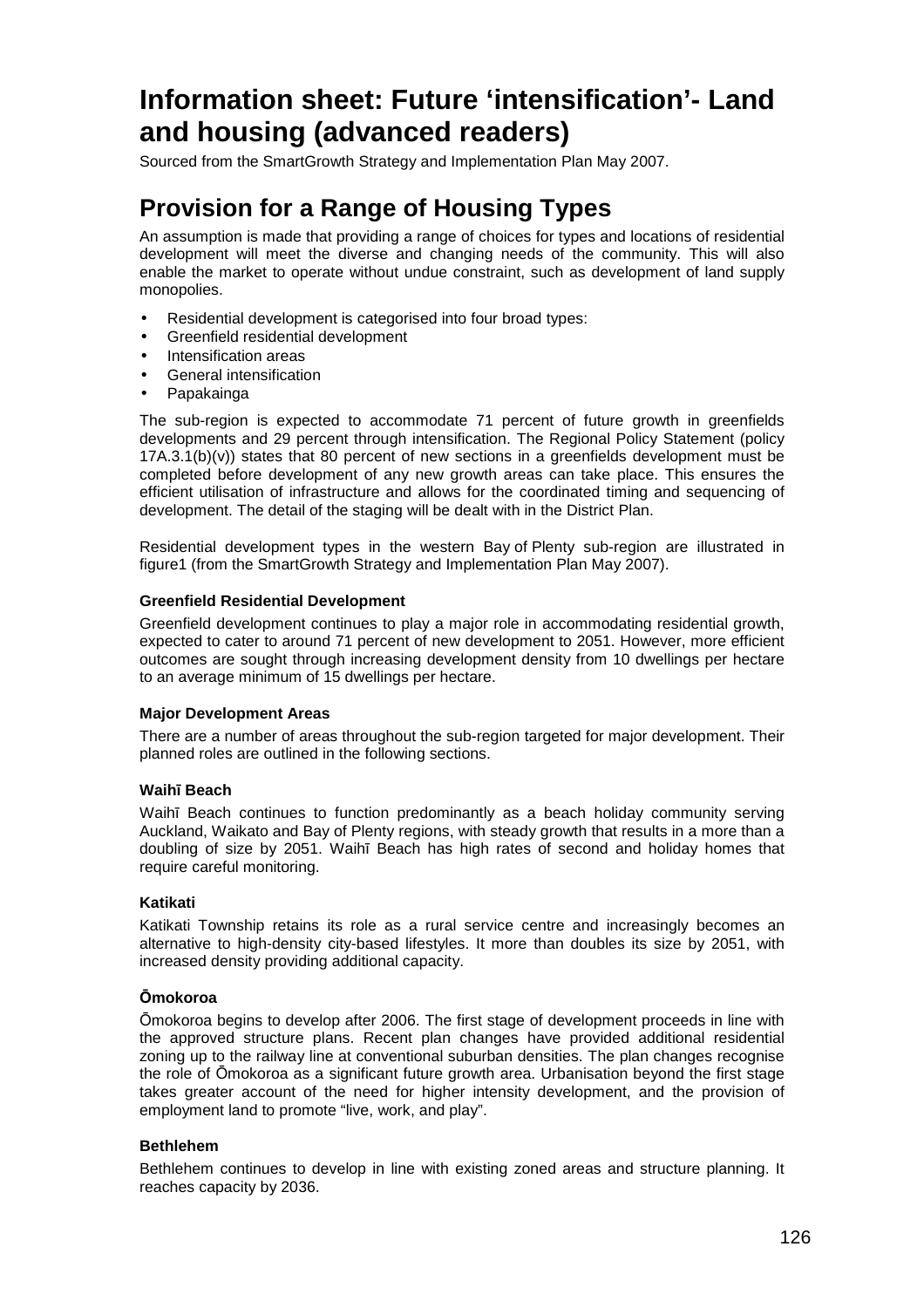

**Figure 1: Residential development types in the western Bay of Plenty sub-region**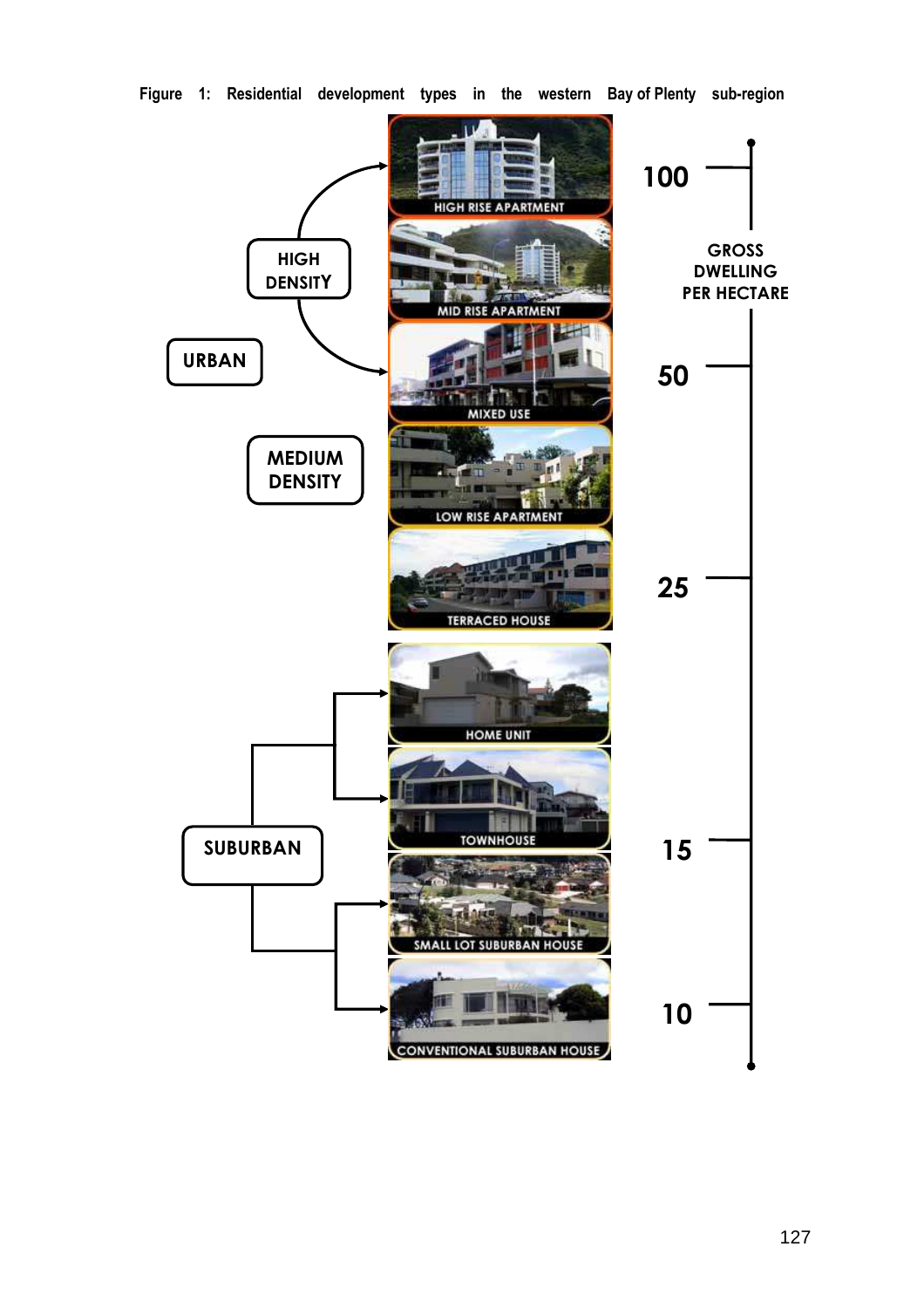# **Pyes Pā**

Additional land is developed at Pyes Pā after 2006. The new area adds additional capacity of 3,039 households (6,820 people). This is expected to reach capacity by 2026. Further land is released in Pyes Pā south from 2021, providing additional capacity of 1,280 households (2,778 people). It is anticipated that this area will reach capacity by 2046. No further extensions within the planning period are intended.

#### **Welcome Bay and Ohauiti**

Additional land is provided for residential development at Welcome Bay from 2016 and Ohauiti after 2031, recognising the contribution made by the earlier development at Pyes Pā. Transport constraints at Welcome Bay are resolved prior to any additional development potential being provided.

#### **Pāpāmoa**

The current Pāpāmoa Urban Growth Area is full by 2021. There is on-going redevelopment at higher densities of increasingly sought after beachfront properties.

The first part of Pāpāmoa East (Wairakei) begins development from 2007 and the second part (Te Tumu) after 2021. Prior to the development of Te Tumu, outstanding issues relating to land ownership and heritage and ecological values need to be resolved. There is no intention to bring the timing of Te Tumu forward from 2021. A large area of multiple-owned Māori land is located at the gateway to this area. A beneficial outcome for the owners, including retention of ownership, is essential to progressing this development.

# **Te Puke**

Te Puke continues to grow steadily at current levels, limited in extent to protect highly versatile and productive horticultural land. Nevertheless, population increases in size by 60 percent by 2051.

#### **Intensification Areas**

Intensification areas (sometimes called 'Urban Villages') are selected centres where intensive housing is developed. This form of development is expected to accommodate around 21 percent of new development to 2051.

SmartGrowth has taken advantage of significant research undertaken for Tauranga City Council over the past few years on this issue. Specific intensification areas are developed locations in close proximity to public transport, shops and open space.

A node-based approach is the most sustainable long-term option, compared to alternatives of the status quo and market-led approaches.

The density of this type of development is at least one unit per 325m<sup>2</sup>, but typically around one unit per 100-250 m<sup>2</sup>. Examples are terrace or row housing or low-rise apartments.

Development tends to be clustered within a 10 minute walk (up to 800m) from a centre. The centre is usually based on commercial and community activities.

By including this form of development in the SmartGrowth Strategy, it is further assumed that:

The development of nodes are comprehensively planned to ensure high amenity outcomes are achieved through urban design.

- Regulation, service provision, and funding methods give sufficient certainty for investment (District Plan provisions that enable development to take place within clear parameters, structure plans that provide clear standards and enable coordinated design and development and preset development charges).
- Design guidelines are provided to ensure good functional outcomes are achieved on the ground.
- An increased level of monitoring and control to ensure local amenities are protected.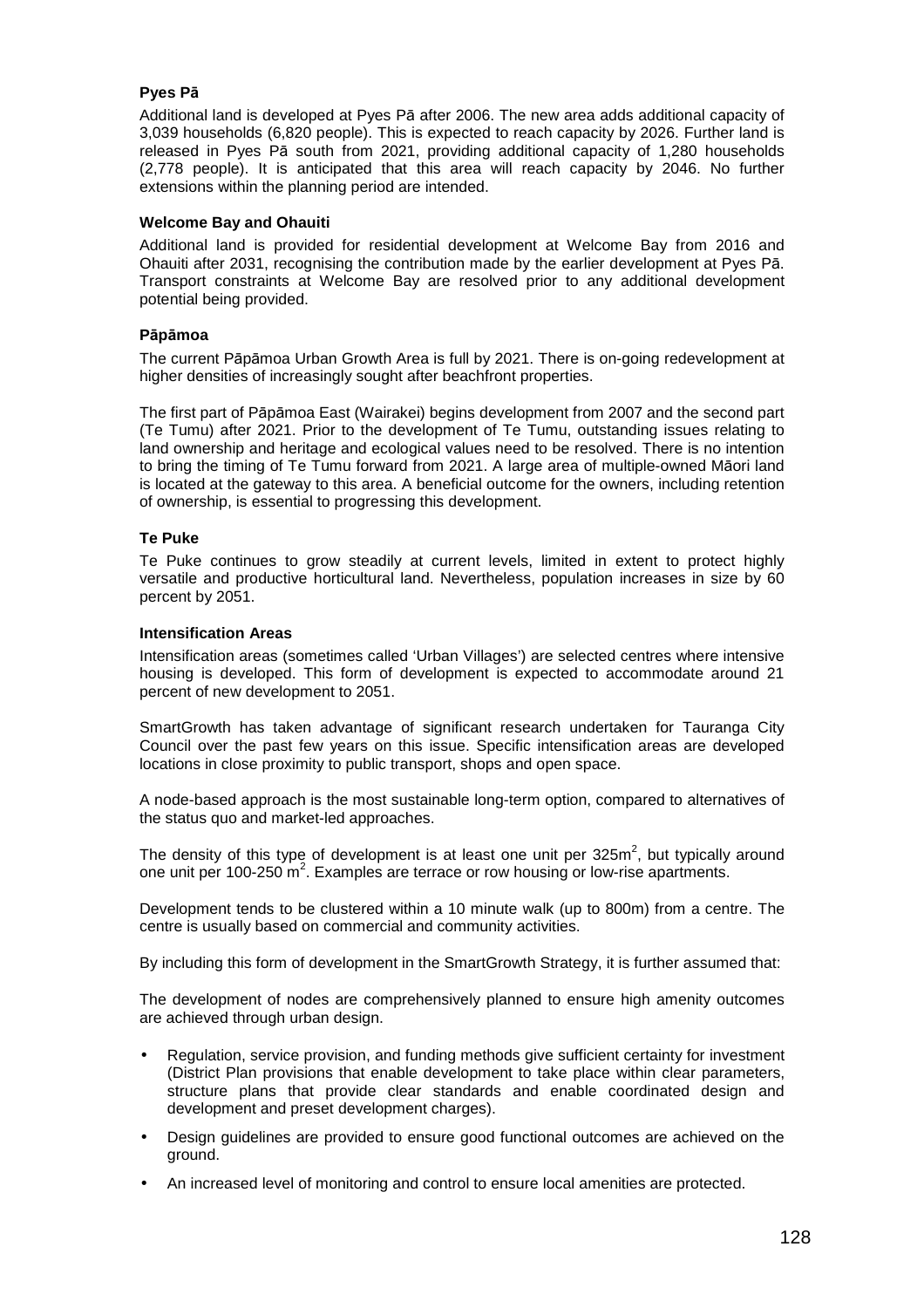**Intensification areas** are identified for the development of these nodes. These management areas and the specific nodes within them are:

- Tauranga Central Isthmus: Tauranga Central area, 11th Avenue, Gate Pa, Greerton, and Pyes Pā (5,960 households).
- Mount Maunganui: The existing residential area from the Residential H (higher density zone) eastwards to Bayfair including higher density nodes around Central Parade, Downtown Mount and Bayfair Shopping Centre (4,700 households).

Other sites offering smaller scale potential over the long term are:

• Matua, Cherrywood, Bureta, Brookfield, Ōmokoroa (Stage 2), Domain Road and Parton Road (Pāpāmoa) and Waihī Beach.

Intensification areas provide a comprehensive approach, recognising that nodes cannot be treated in isolation from the wider area. There will be cumulative effects from intensification on transport, wastewater systems and other supporting infrastructure. Provision of open space and recreation facilities needs to be considered at a scale that reflects use patterns that extend well beyond the confines of a defined node.

#### **General Intensification**

This form of development is relatively limited, expected to accommodate around 8 percent of new development to 2051. Additional households accommodated through general intensification to 2051 are:

- Tauranga South: 980.
- Tauranga West: 1000.
- Tauranga Central: 550.
- Mount Maunganui: 1150.

This is part of a move away from intensification through infill "across the board" toward intensification at specific nodes.

Policy changes to manage general intensification in existing areas is the third project in the overall intensification planning work. This will look at new design controls for medium density development and to maintain environmental quality and offset population pressure.

Comprehensive development can be carried at higher densities on larger sites where there is capacity to mitigate adverse effects within the site development.

#### **Papakainga**

Tangata whenua has identified 12 areas for papakainga. The areas represent the general location of multiple-owned Māori land in the sub-region and the future potential of tangata whenua to meet their own housing needs. (Workshops during the SmartGrowth project highlighted the difficulties people had experienced in using Māori land for housing.)

Development on multiple-owned Māori lands will require adequate infrastructure planning for services and amenities, appropriate funding time-frames and suitable planning tools.

#### **Areas Not Designated for Residential Development:**

Several areas have been suggested as potential sites for significant future urban residential development but have not been included for the reasons noted. These are:

- Matapihi: Outside current settlement pattern, culturally significant area, potential harbour impact issues, not favoured in consultation with tangata whenua. It should be noted that Māori land in Matapihi may be developed for the use by its owners (refer tangata whenua section). However no urban residential development is provided for.
- Maketū: Physical limitations to development coupled with a sensitive environment and cultural significance. Redevelopment expected within current footprint.
- Pukehina: Physical limitations and sensitive coastal environment. Redevelopment expected within current footprint.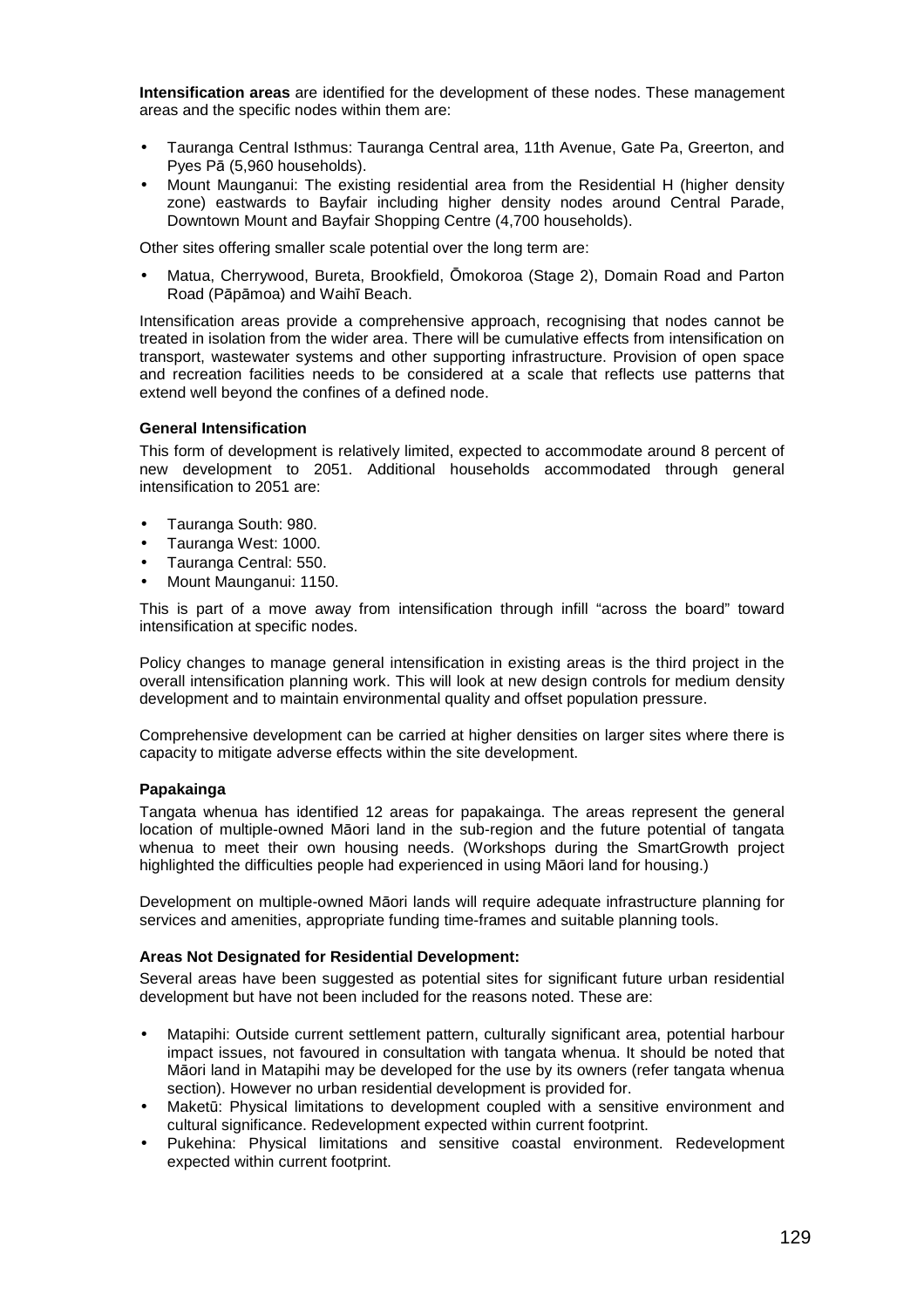- Matakana Island: culturally significant area, potential harbour impact issues, outside current settlement pattern, and uncertainties regarding access and servicing. Small-scale development takes place relating to Marae, or possibly small-scale resort type development.
- Tanners Point, Ongere Point and Kauri Point: Development only provided for within current foot-print.
- Rangataua Bay: Culturally significant area, potential harbour impact issues, not favoured in consultation with Tangata Whenua.
- Te Puna: Although logical from an infrastructure and services perspective as a consolidation of development between Ōmokoroa and Tauranga, the area is not required during the planning period. The area has highly versatile land in productive use. There is also cultural significance in some areas, particularly alongside the harbour. The area remains largely rural, with some limited intensification within the footprint of existing small settlements, particularly in preferred coastal locations.
- Paengaroa: Not required within the planning period. An area of high productive value for horticulture. Not favoured in consultation by communities in this area. Too remote from services and not likely to have the critical size required to support good services for many years.

# **Rural**

Rural areas are managed to provide for continuing rural production, resulting in a gradual reduction in the supply of new sites for rural living. Around 3 percent of new residential development is expected to be accommodated in rural areas to 2051.

# **Highly Versatile Land**

Land which has been identified as highly versatile for food and fibre production has been avoided where practicable. The choice of a compact urban form is driven partly by a community outcome that land with high versatility for production should be retained. Discussion with the community has reconfirmed the societal value of protecting land of high versatility.

However, the policy of building on existing settlements means that some loss of land of this type will inevitably occur.

# **Land for business and employment**

Land requirements for business and employment have been approximated by extrapolating the current ratio of land zoned for business to population out over the planning period. The calculation excludes land zoned for port purposes. This gives an additional land requirement to 2051 of 1000ha.

The potential weaknesses of this approach are that:

- No account is taken of possible changes in land requirements for business (additional land needed to create a business park environment or changes in business type). On this basis it may be an under estimate.
- No account is taken of trends for business to be carried out in residential and rural zones. On this basis it may overestimate.

Further research could refine this estimate. However, the amount is considered reasonable and on-going monitoring and adjustments to the timing of land being made available can address demand. A more significant issue is to ensure that careful planning goes into locations in relation to suitability, housing placement and major access routes. Locations seek to distribute business land to provide for reasonable proximity to major transport routes and residential areas. However, larger areas for employment are provided in the east of the subregion due to the greater availability of suitable flat land and improved access provided by the Eastern Link.